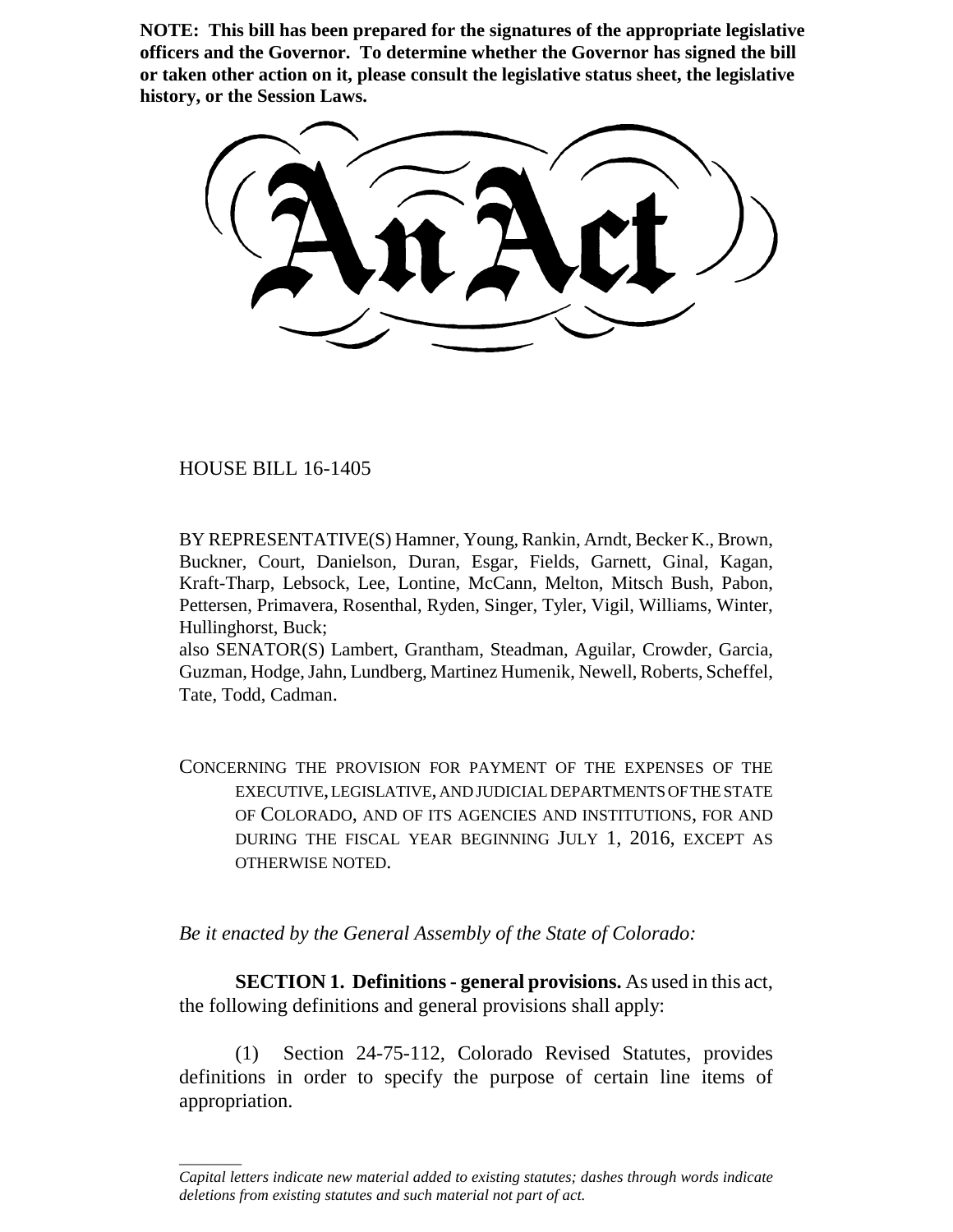(2) The funds designated to constitute the state emergency reserve for the 2016-17 fiscal year are:

(a) The major medical insurance fund, created in section 8-46-202 (1) (a), Colorado Revised Statutes, up to a maximum of \$83,000,000;

(b) The controlled maintenance trust fund, created in section 24-75-302.5 (2) (a), Colorado Revised Statutes, up to a maximum of \$68,328,000;

(c) The unclaimed property tourism promotion trust fund, created in section 38-13-116.7 (1), Colorado Revised Statutes, up to a maximum of \$5,000,000;

(d) The severance tax perpetual base fund, created in section 39-29-109 (2) (a) (I.5), Colorado Revised Statutes, up to a maximum of \$33,000,000;

(e) The Colorado water conservation board construction fund, created in section 37-60-121 (1) (a), Colorado Revised Statutes, up to a maximum of \$33,000,000;

(f) The wildlife cash fund, created in section 33-1-112 (1) (a), Colorado Revised Statutes, up to a maximum of \$34,000,000; and

(g) Up to \$142,272,000 of state properties as follows:

(I) The state parking garage located at 1350 Lincoln Street, Denver, Colorado 80203, which has a value of \$11,694,000;

(II) The legislative services building located at 200 E. 14th Avenue, Denver, Colorado 80203, which has a value of \$16,934,000;

(III) The centennial building located at 1313 Sherman Street, Denver, Colorado, 80203, which has a value of \$36,399,000;

(IV) The state services building located at 1525 Sherman Street, Denver, Colorado, 80203, which has a value of \$43,785,000;

### PAGE 2-HOUSE BILL 16-1405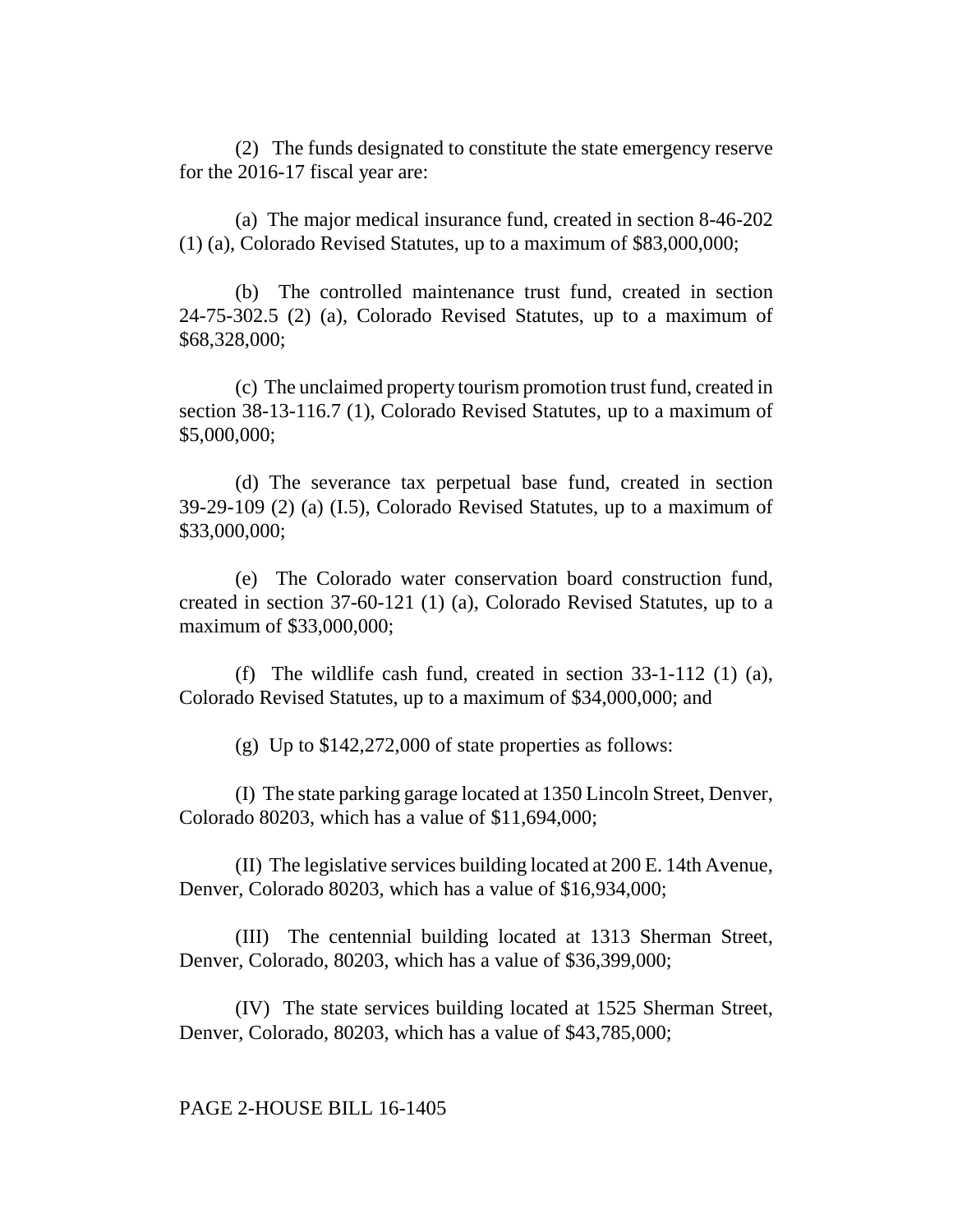(V) The human services building located at 1575 Sherman Street, Denver, Colorado, 80203, which has a value of \$31,396,000; and

(VI) The capitol annex building located at 1375 Sherman Street, Denver, Colorado, 80203, which has a value of \$28,225,000.

**SECTION 2. Appropriation.** (1) The sums included in this section are appropriated out of any money in the general fund, the indicated cash funds, and reappropriated funds, for the payment of the ordinary operating costs of the executive, legislative, and judicial departments of the state, and of its agencies and institutions, for and during the fiscal year beginning July 1, 2016, and:

(a) The figures in the column headed "item & subtotal" are the amounts made available by appropriation for expenditure within each line item, except for the figures that appear directly beneath a line, which figures are subtotals of the preceding line item appropriation amounts. The figures in the "total" column are the amounts made available by appropriation for expenditure by the department, division, institution, or program to which the totals relate.

(b) The figures in the "general fund", "general fund exempt", "cash funds", "reappropriated funds", and "federal funds" columns indicate the source of funds for the amounts authorized in the expenditure columns or the source of funds for the figures that are included for informational purposes only.

(c) The figures in the "general fund" and "general fund exempt" columns indicate the maximum amount that may be expended from the general fund for the purposes shown.

(d) Where the letter "(M)" appears directly to the right of a general fund or general fund exempt figure, that general fund or general fund exempt appropriation, when combined with the related general fund or general fund exempt transfers from the centralized appropriations to the office of the executive director, is used to support a federally supported program and is the maximum amount of general fund or general fund exempt money that may be expended in that program, except where otherwise provided. In the event that additional federal funds are available

### PAGE 3-HOUSE BILL 16-1405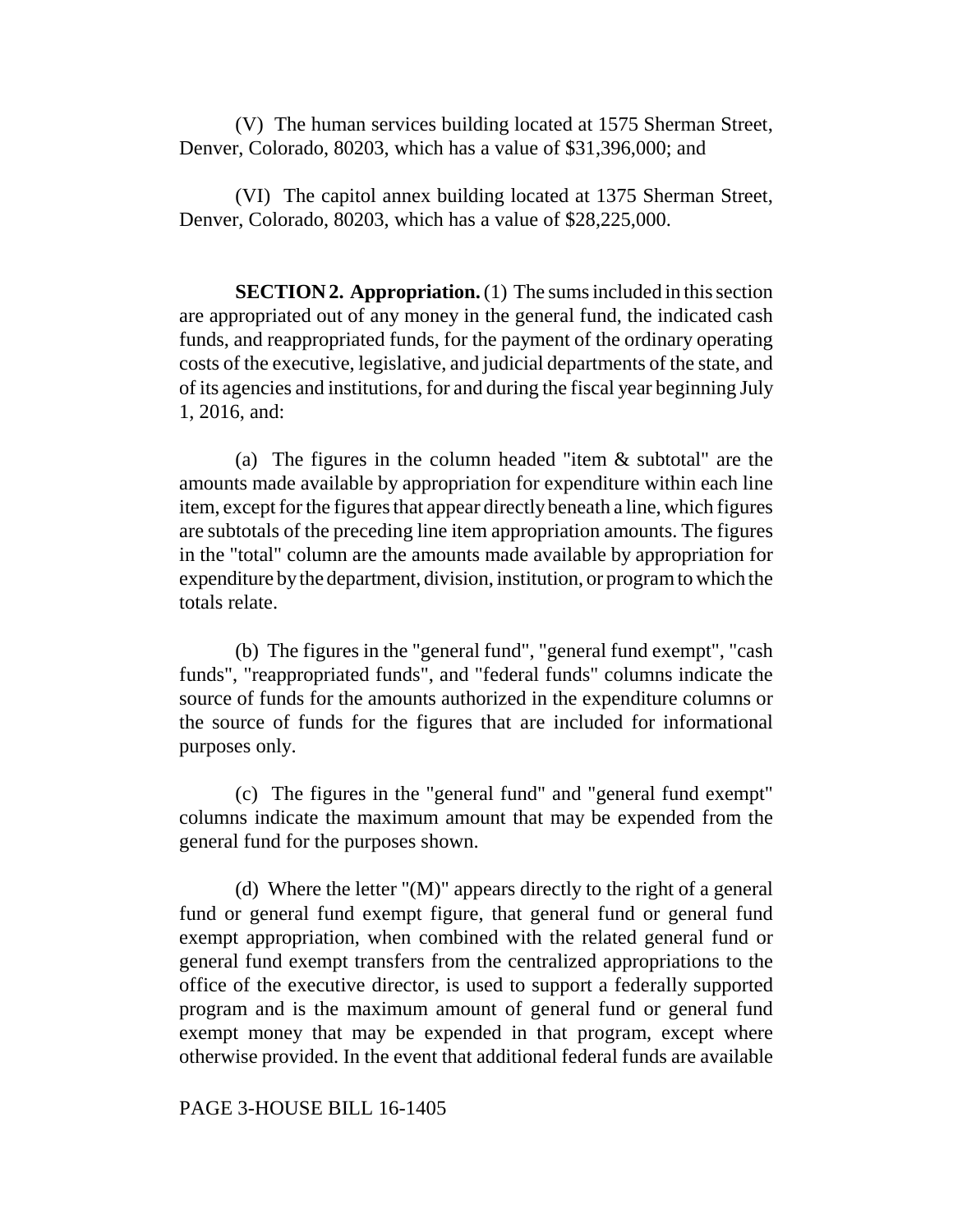for the program, the combined general fund or general fund exempt amount noted as "(M)" shall be reduced by the amount of federal funds earned or received in excess of the figure shown in the "federal funds" column for that program. In the event that the federal funds earned or received are less than the amount shown in the "federal funds" column, the combined general fund or general fund exempt amount noted as "(M)" shall be reduced proportionately. Where general fund or general fund exempt support is required as a condition for the acceptance of federal funds and the state matching requirements are reduced, the combined general fund or general fund exempt amount noted as "(M)" shall be reduced proportionately. These provisions shall apply only to the general fund or general fund exempt amount which remains unexpended at the time of the change in federal requirements or funding. It is intended that the general fund or general fund exempt amount and the federal funds amount shall be expended in equally proportioned amounts throughout the year.

(e) (I) The figures in the "cash funds" or "reappropriated funds" columns, including the figures in any related letter notes, indicate all non-general fund and non-general fund exempt sources and all nondirect federal fund sources and may be cash funds established by statute, nonstatutory cash accounts, tuitions, overhead reimbursements, certain fees, governmental and nongovernmental "third-party" payments, payments for services, and interagency transfers. Such figures indicate the maximum amount that may be expended from cash funds or the specified cash fund sources for the purposes shown. The amount of each cash funds or reappropriated funds appropriation is expressly declared to be nonseverable from the agency, source, and purpose of such appropriation, and such amount shall not be used for any other agency, source, or purpose.

(II) The provisions of this paragraph (e) shall not apply where this act specifically provides otherwise or where cash funds are marked with an "(L)". The "(L)" designation refers to the funds of local governments or to the funds of service organizations from which the state purchases services, the amounts of which are not appropriated in this act and the inclusion of which is informational only.

(III) Whenever a state agency receives cash funds or reappropriated funds from a centralized appropriation made to the office of the executive director of such agency's department and this act does not set forth such funds as a duplicate appropriation to said receiving agency, the provisions

### PAGE 4-HOUSE BILL 16-1405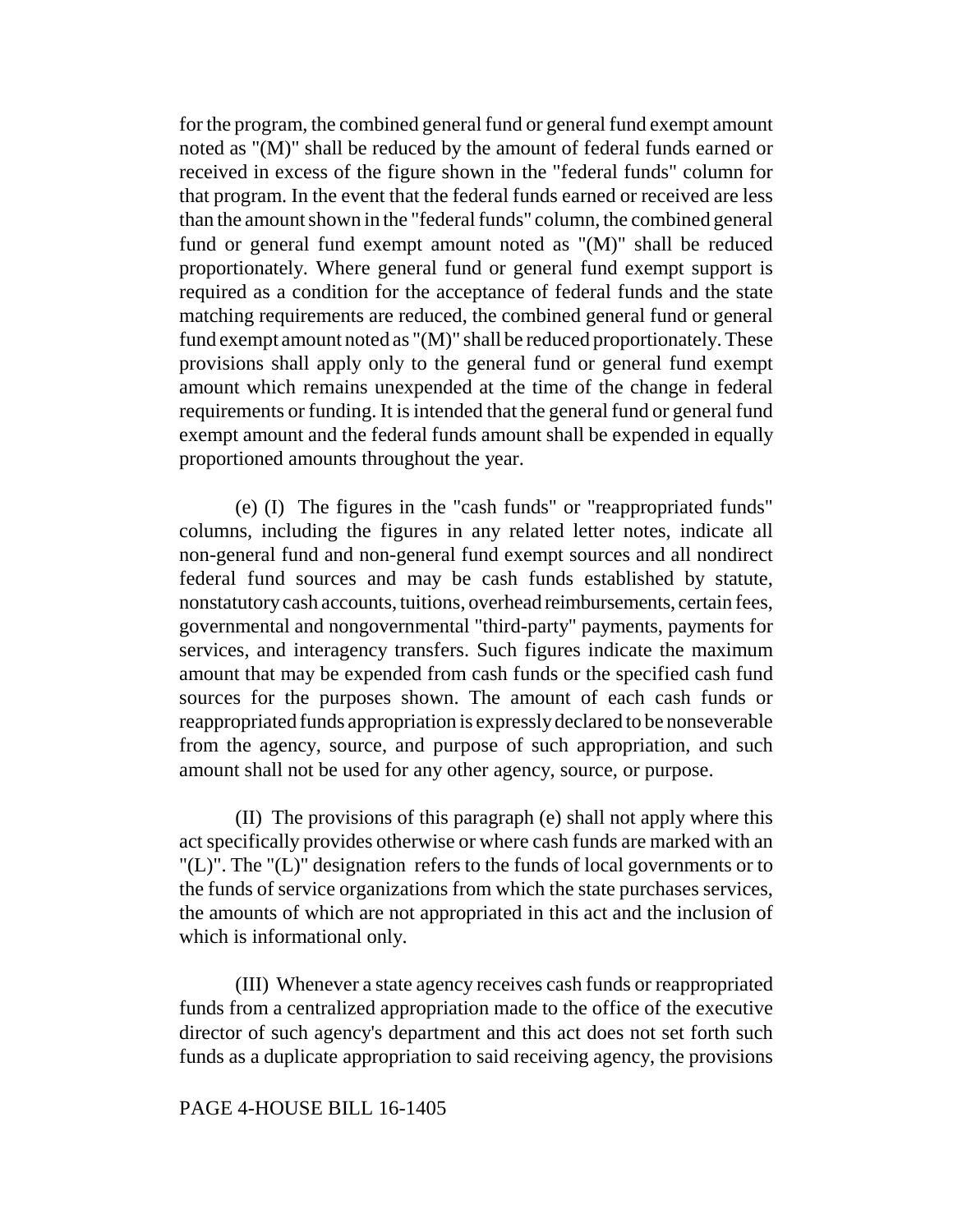of this paragraph (e) shall not apply to the receipt of such funds.

(IV) Whenever the controller creates an account solely for the purpose of establishing the obligation of a state agency to generate cash funds or reappropriated funds for distribution to another state agency to which such funds are appropriated by this act, the provisions of this paragraph (e) shall not apply to the account created or to such distribution.

(f) Where the letter "(H)" appears directly to the right of a cash funds or reappropriated funds figure, that appropriation, when combined with the related cash funds or reappropriated funds transfers from the centralized appropriations to the office of the executive director, is used to support a federally supported program and is the maximum amount of cash funds or reappropriated money that may be expended in that program, except where otherwise provided. In the event that additional federal funds are available for the program, the combined cash funds or reappropriated funds amount noted as "(H)" shall be reduced by the amount of federal funds earned or received in excess of the figure shown in the "federal funds" column for that program. In the event that the federal funds earned or received are less than the amount shown in the "federal funds" column, the combined cash funds or reappropriated funds amount noted as "(H)" shall be reduced proportionately. Where cash funds or reappropriated funds support is required as a condition for the acceptance of federal funds and the state matching requirements are reduced, the combined cash funds or reappropriated funds amount noted as "(H)" shall be reduced proportionately. These provisions shall apply only to the cash funds or reappropriated funds amount which remains unexpended at the time of the change in federal requirements or funding. It is intended that the cash funds or reappropriated funds amount and the federal funds amount shall be expended in equally proportioned amounts throughout the year.

(g) Reappropriated funds means money appropriated again subsequent to an initial appropriation in the same fiscal year. The designation of money as reappropriated funds has no bearing on whether the money constitutes a grant from the state of Colorado pursuant to section 20 (2) (d) of article X of the state constitution.

(h) (I) The figures in the "federal funds" column earned or received under the following federal programs which are subject to a state match or which are subject to transfer to other block grants shall be limits on the

## PAGE 5-HOUSE BILL 16-1405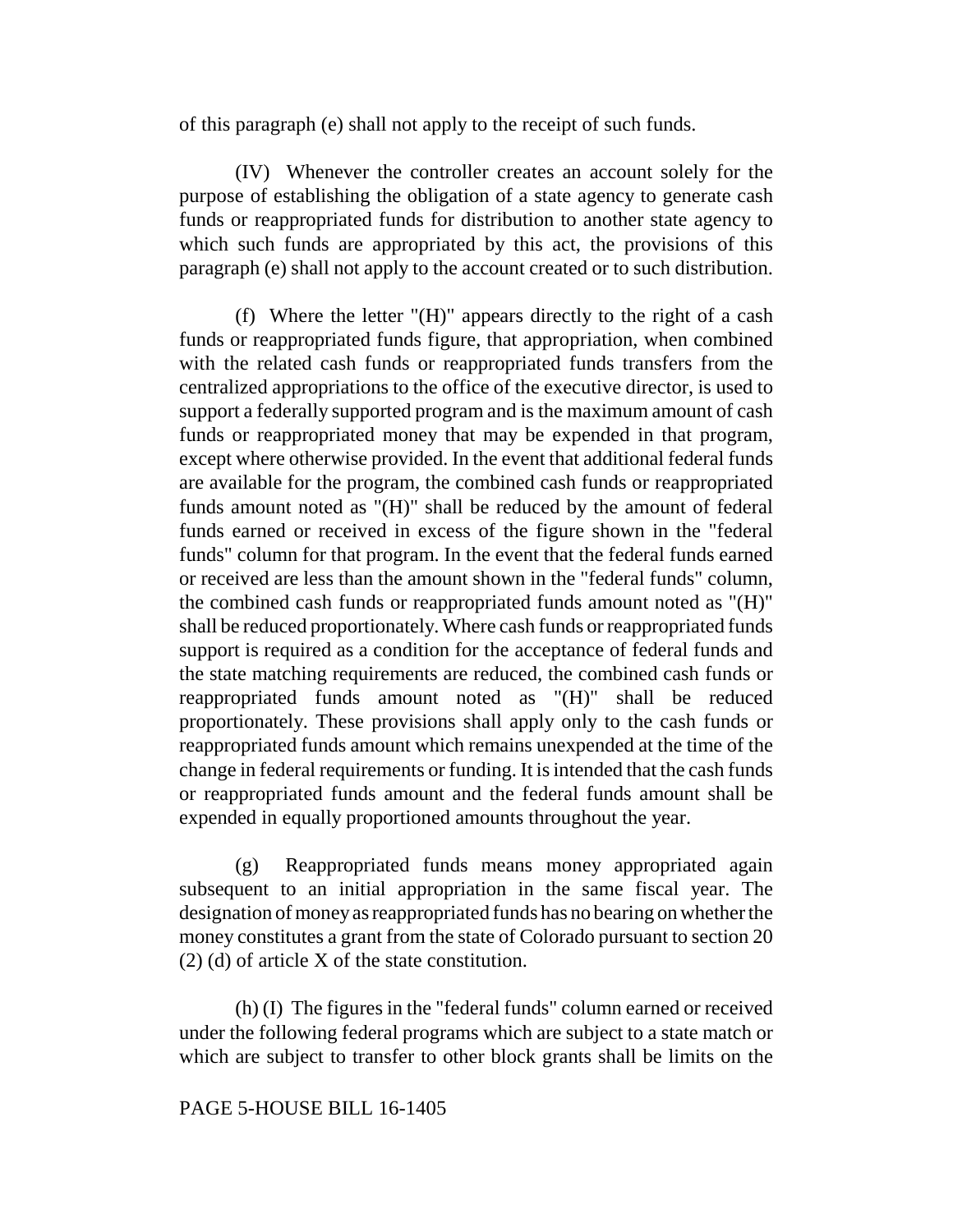amount of expenditures of such funds, and such funds shall be expended in accordance with applicable state and federal statutes, including all provisions of this act:

# Title XX Social Services Block Grant

### Maternal and Child Health Block Grant

(II) The figures in the "federal funds" column earned or received under the following federal programs shall be limits on the amount of expenditures of such funds, and such funds shall be expended in accordance with applicable state and federal statutes, including all provisions of this act:

## Child Care Development Funds

Temporary Assistance for Needy Families Block Grant

(III) The figures in the "federal funds" column for all other programs are anticipated federal funds, and, although these funds are not appropriated in this act, they are noted for the purpose of indicating the assumption used relative to those funds in developing the basic appropriations amounts.

(i) The general assembly accepts no obligation directly or indirectly for support or continuation of non-state-funded programs or grants where no direct or indirect state contribution is required. Furthermore, the general assembly accepts no obligation for costs incurred by or claimed against nonappropriated federally funded programs.

(j) No money appropriated by this act shall knowingly be paid to any organization, business firm, person, agency, or club which places restrictions on employment or membership based on sex, sexual orientation, race, age, marital status, creed, color, religion, national origin, ancestry, or physical handicap.

(k) Pursuant to section 24-30-202 (2), C.R.S., the controller shall examine all state contracts entered into during the fiscal year commencing July 1, 2016, to determine whether such contracts are authorized by an appropriation within this act, and, pursuant to section 24-30-202 (3), C.R.S.,

### PAGE 6-HOUSE BILL 16-1405